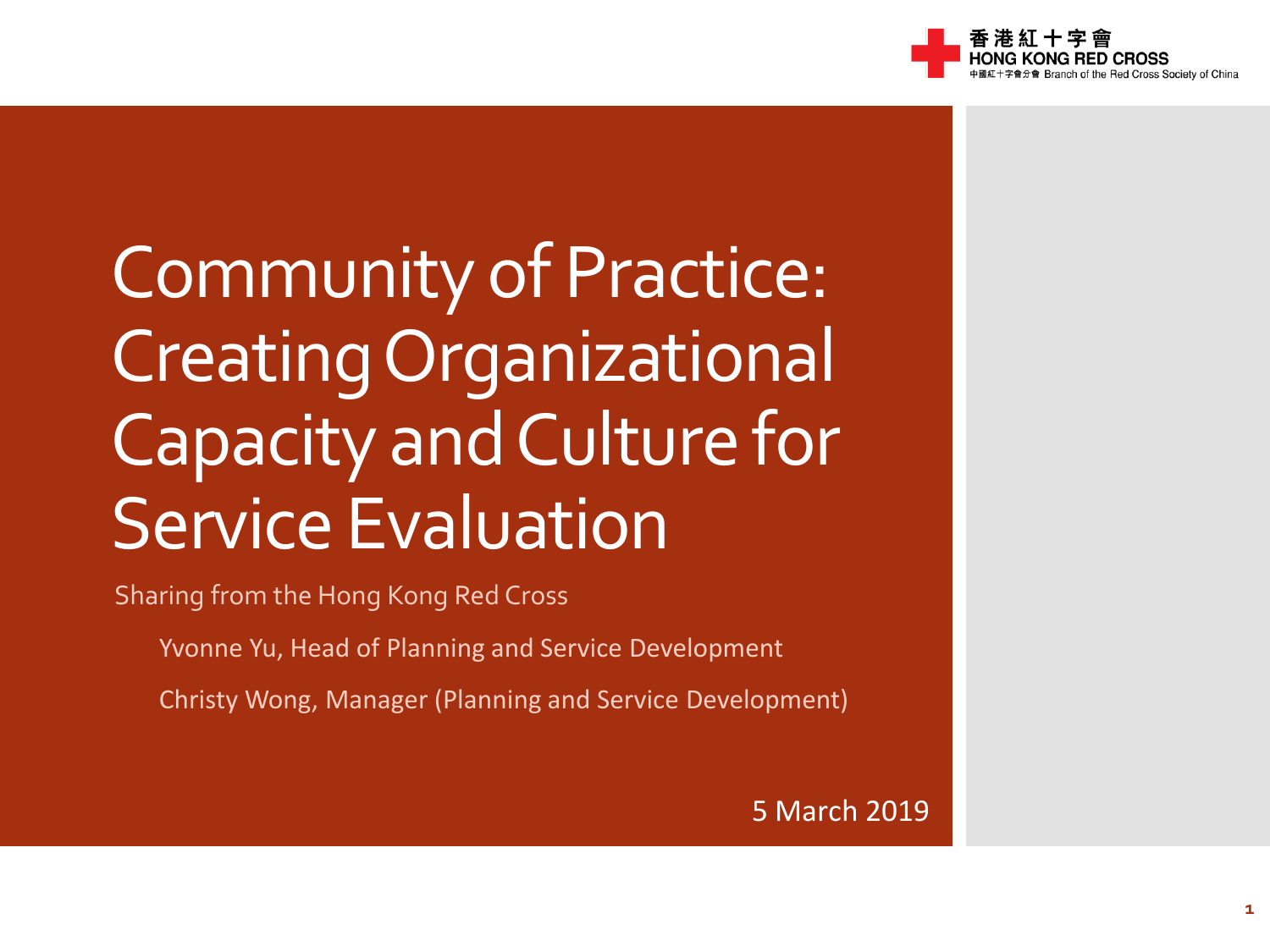

Why service evaluation in **HKRC** 

- Accountability
- Quality improvement
- Learning organization
- · Knowledge-based organization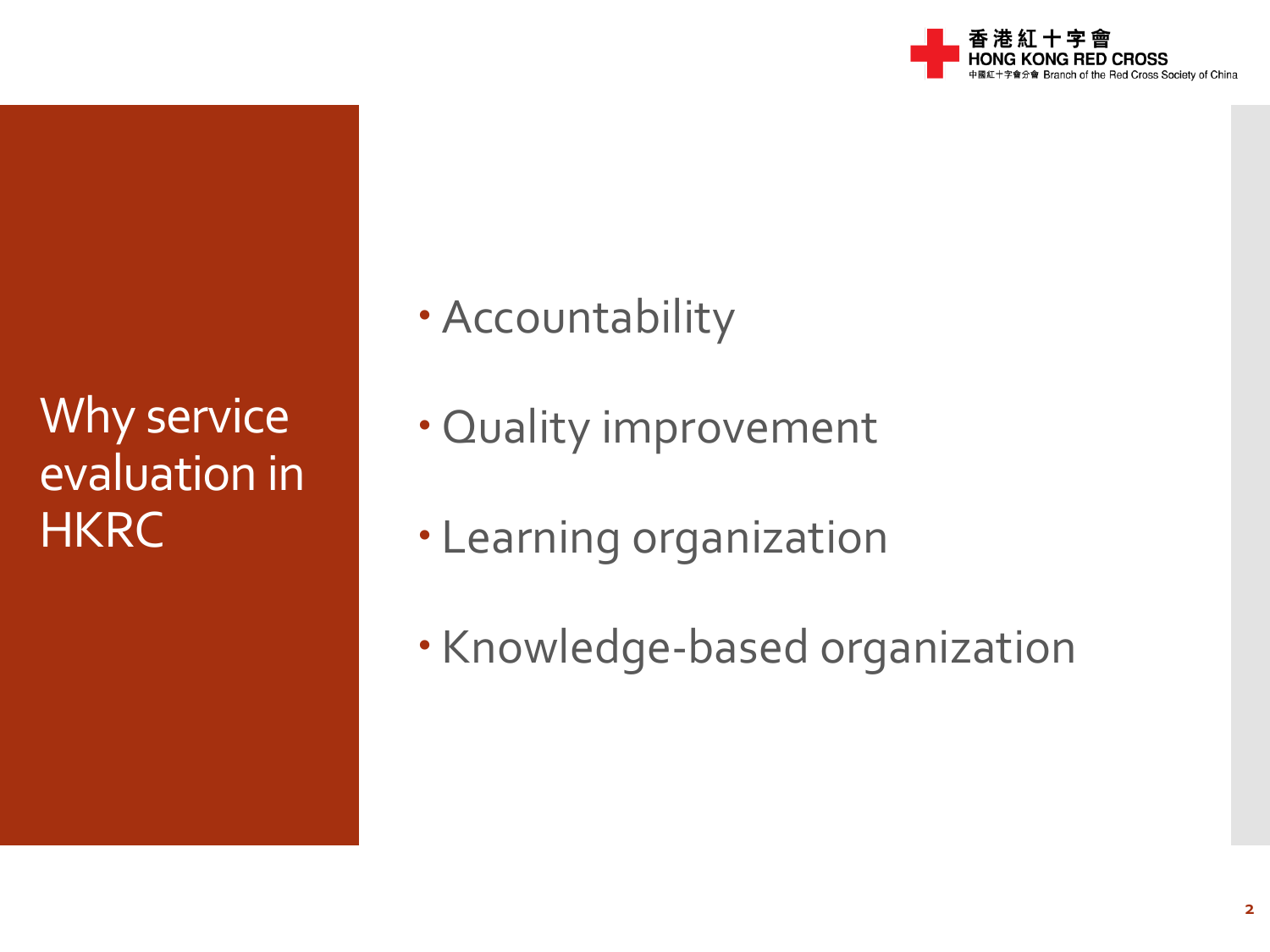

## Our philosophy

#### Results based management (RBM)



- Evaluation is an integral part of service and program
- Staff capacity is essential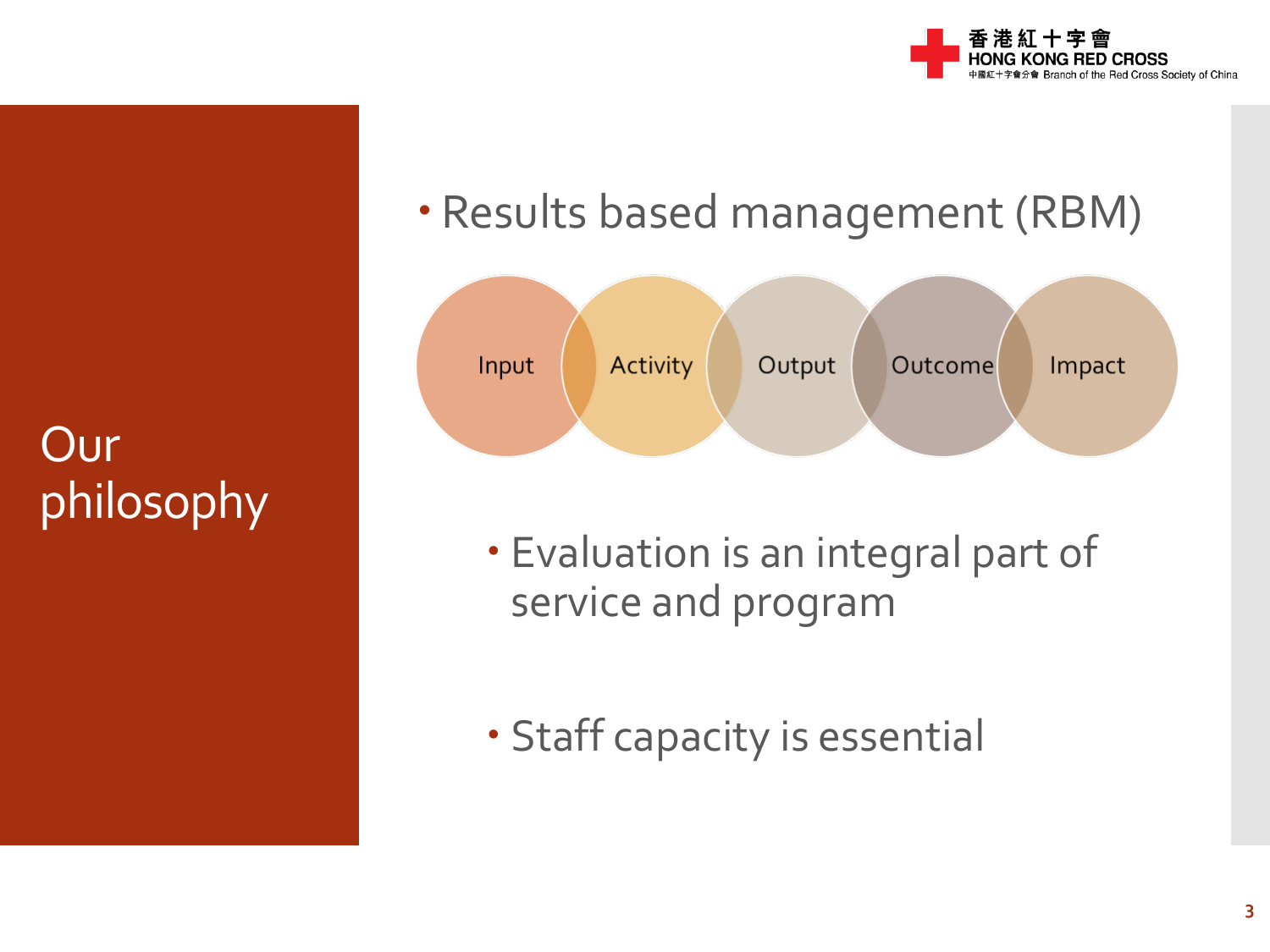

#### A Journey since 2014



2011 - 2016





2017 - 2022

- Focused on capacity and culture building
- Started with pilot projects
- External resources engaged

- Developed system and mechanism
- Built in daily work
- Hired first research staff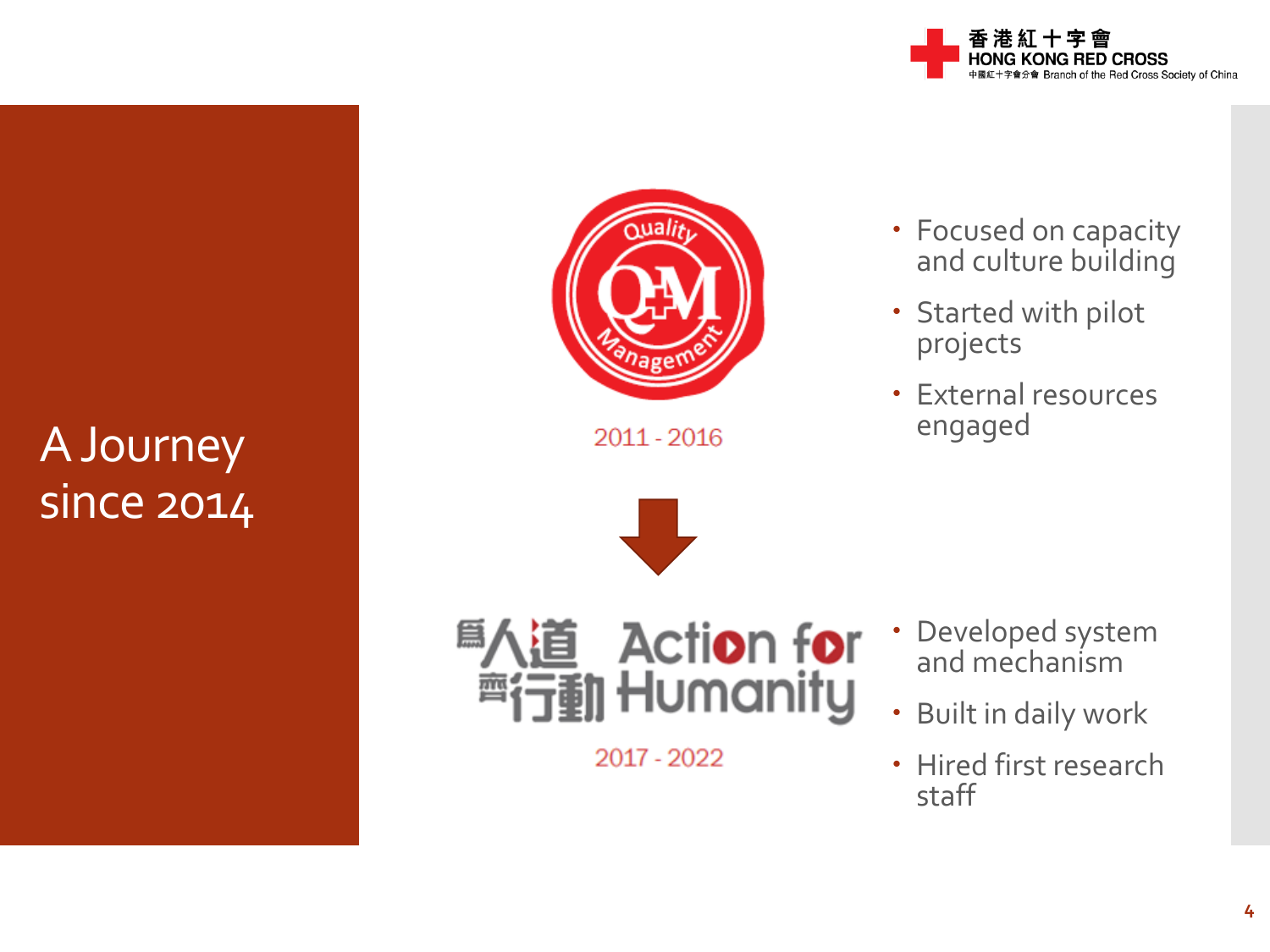

## Our strategy





 Bottom-up and participatory

 Top-down and compulsory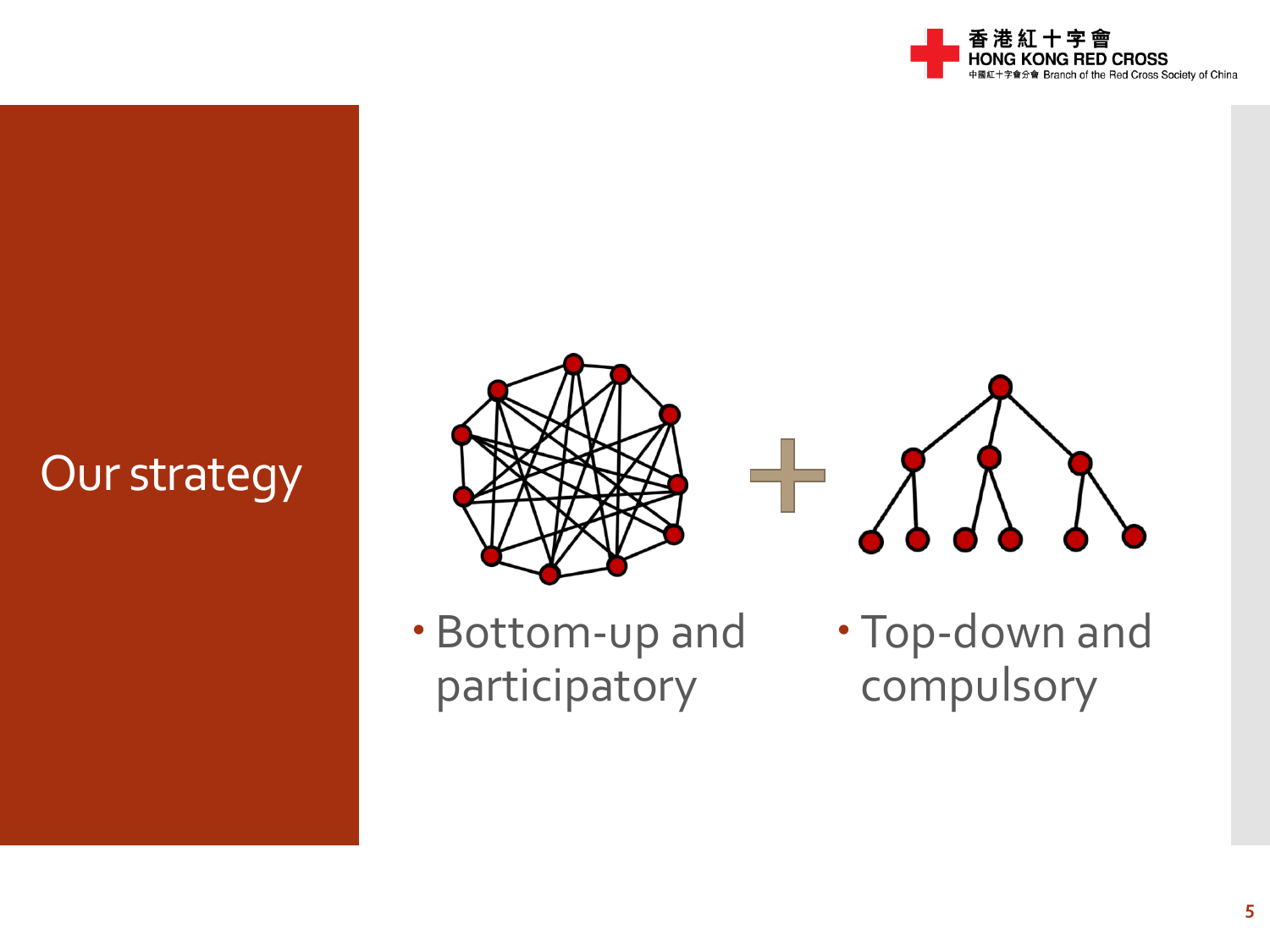**ED CROSS** of the Red Cross Society of China

# Approaches

- 1. Integration with strategic plan and revision of annual plan template
- 2. Formal training, briefing and experience sharing session
- 3. Provision of template and sample
- 4. Review and give feedback on project proposals and annual plans
- 5. Joining / leading the evaluation teams
- 6. Knowledge hub (intranet with useful reference and samples)
- 7. Peer Group: Community of Practice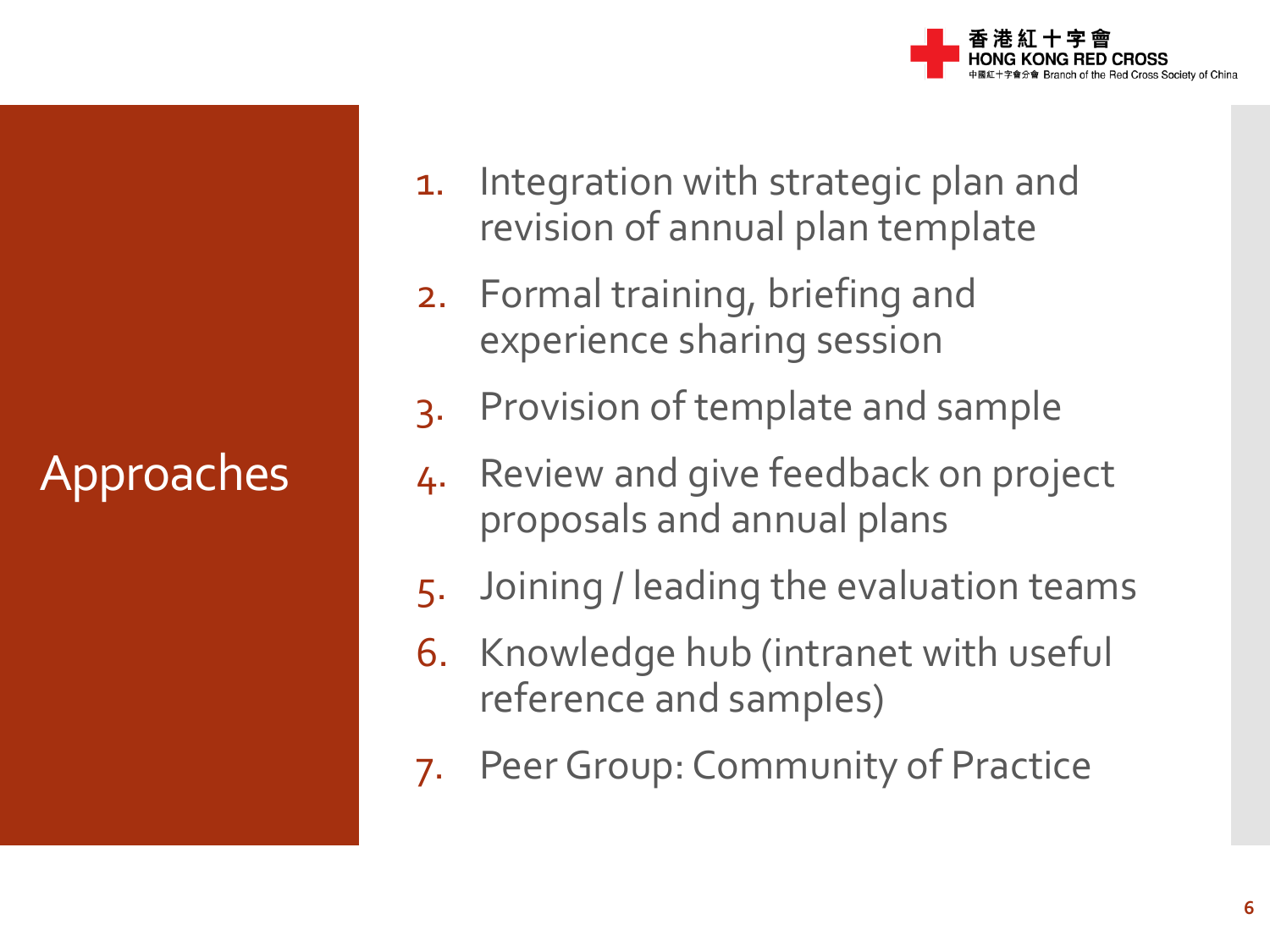

# Peer Group: Experience of Community of Practice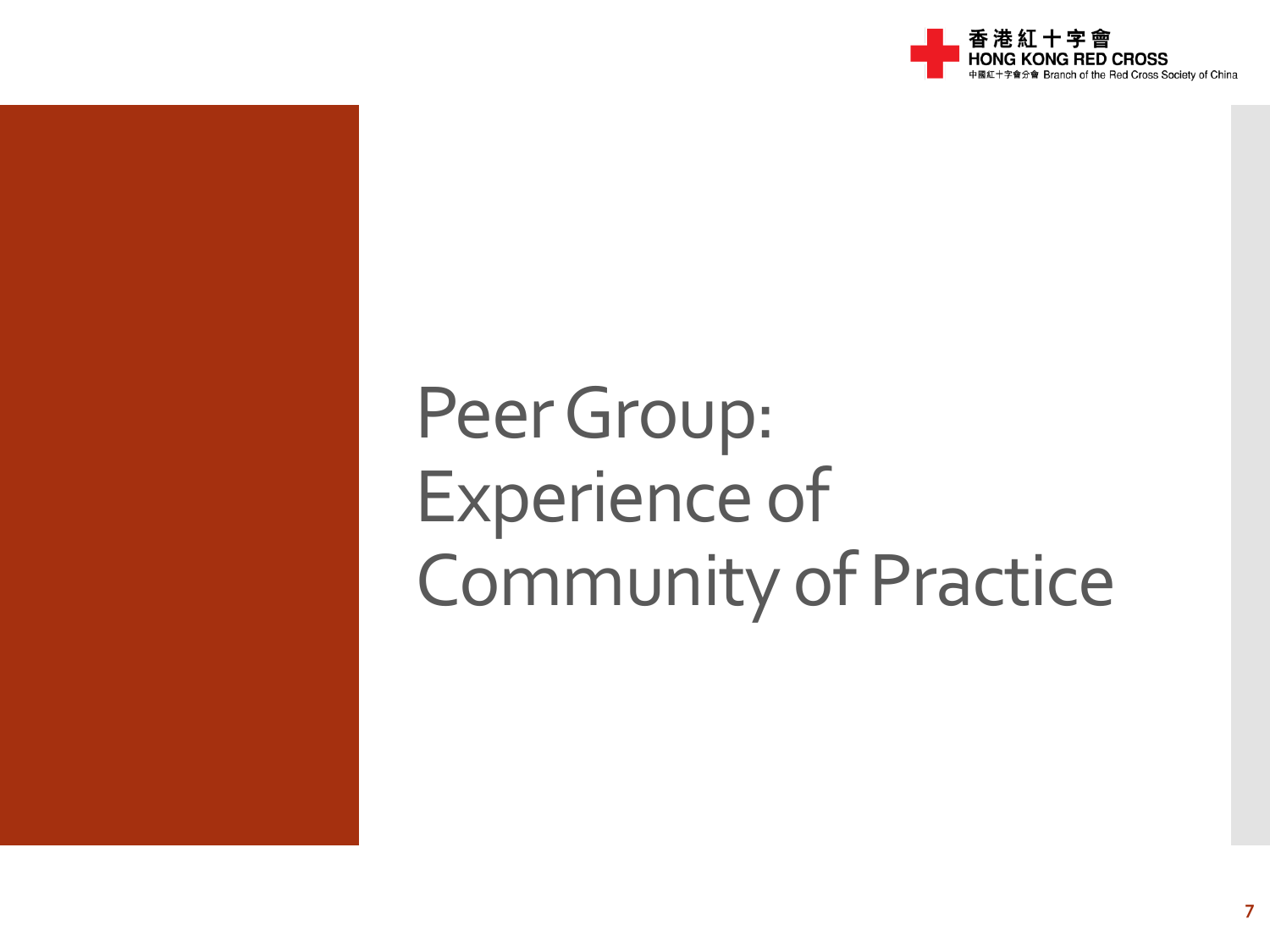

Peer Group: How did it start?

2014-16 (Sow the seeds)

Proactively worked with project teams on project design, logic model development and project evaluation.

2017 (First harvest)

Identify and invite the Right People\* (interested, curious, eager to make improvement, willing to share) to join CoP

\*It's okay not covering all service teams.

\*VOLUNTARY participation is the golden rule.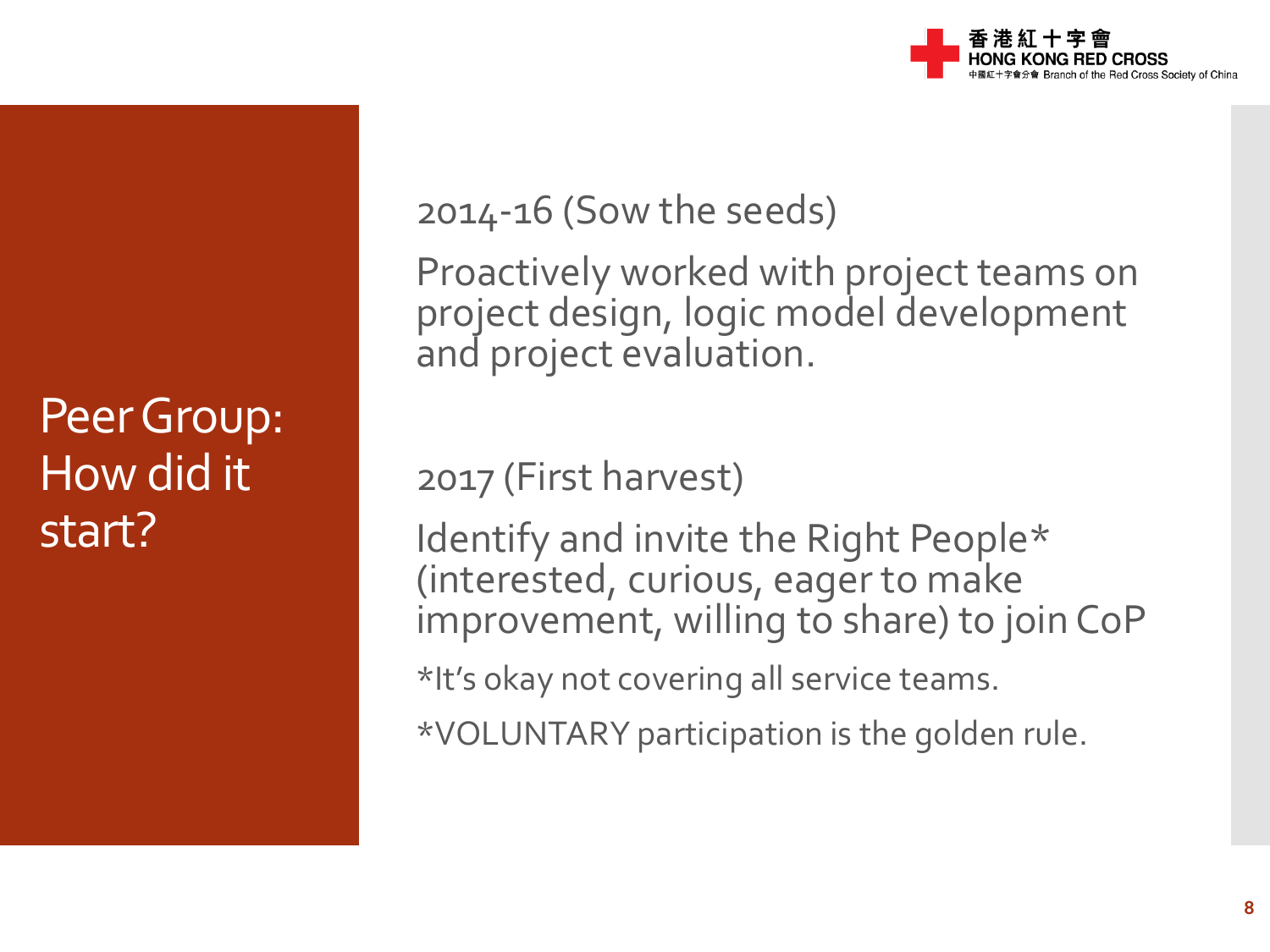

### Peer Group: **Objectives**

Objective:

- To improve knowledge of RBM
- To arouse interest of RBM
- To build mutual support
- To form a cross-departmental evaluation team (hidden long-term agenda)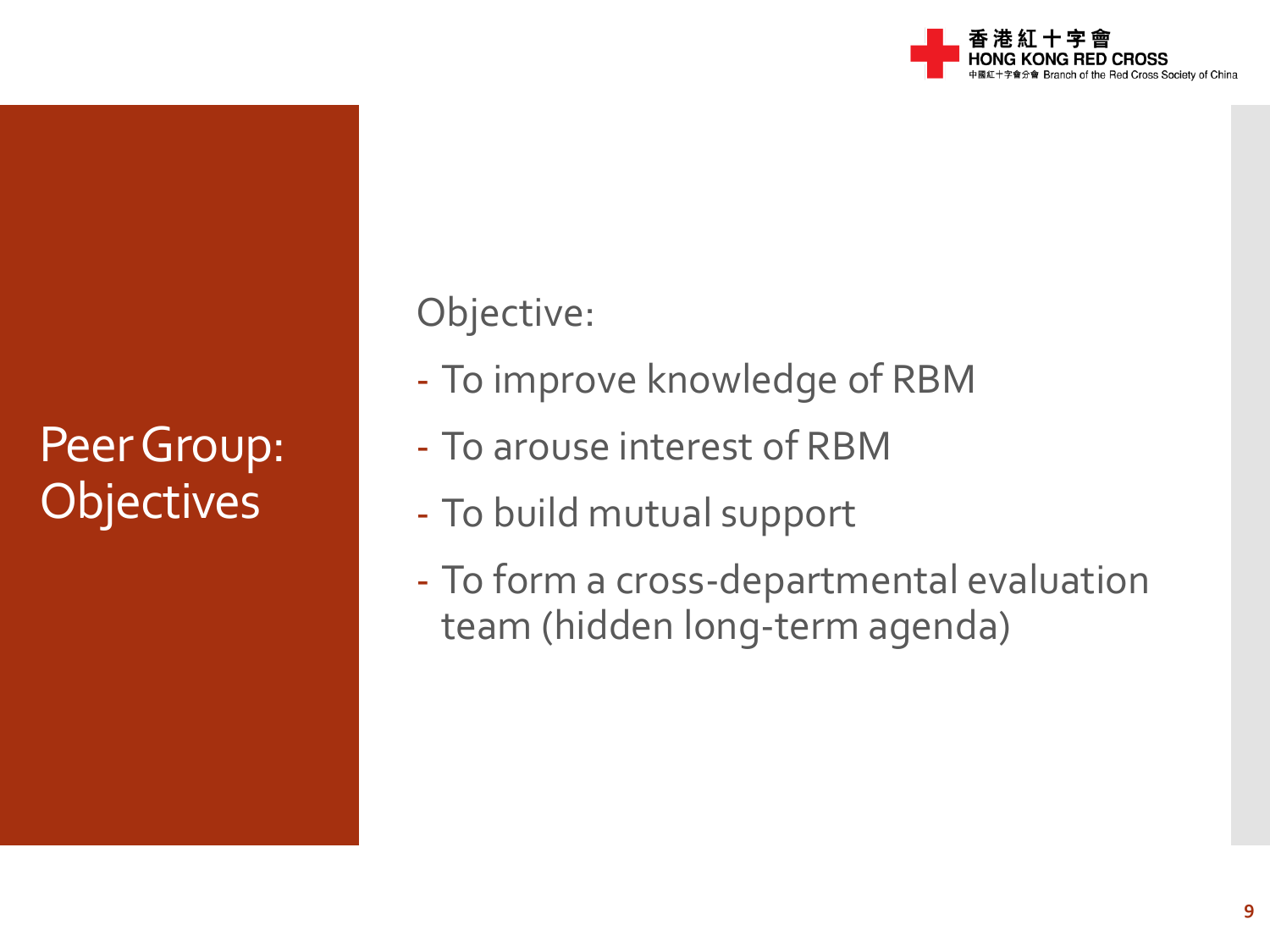

Peer Group: What do we do?

What do we do in 1.5 hours?

- 1. Every member will take turn to share a topic\* (30 mins).
- 2. The topics are based on their daily work. We, as facilitators, will help them relate the daily work to RBM.
- 3. Free flow discussion (30-45 mins) after the sharing.
- 4. Round table update of recent RBM related work/tasks, external news. (10-15 mins)

\*In 1<sup>st</sup> meeting, everyone listed out their recent work related to RBM. Then we voted for the most interesting ones and the concerned colleague will do the sharing as scheduled.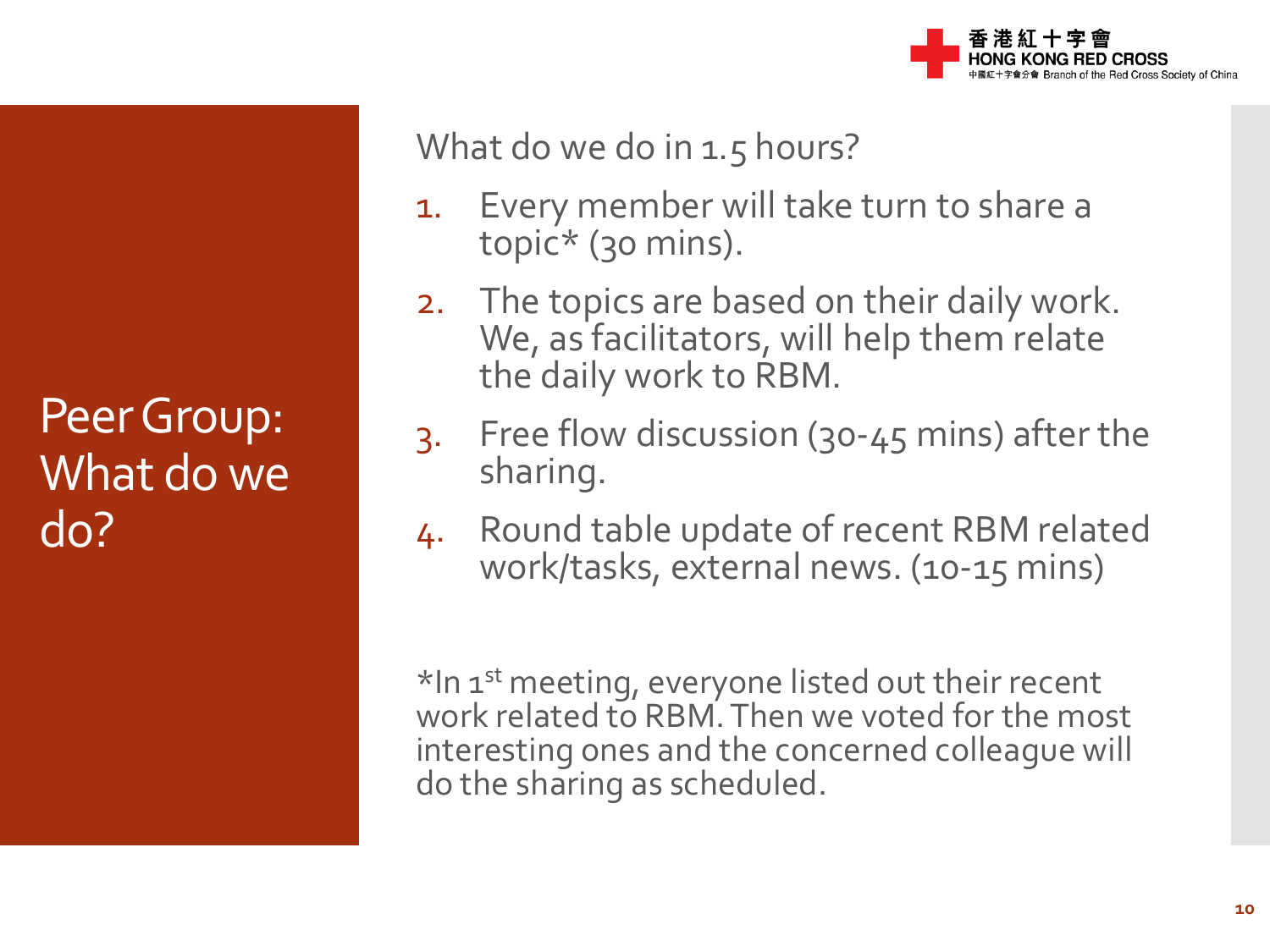

Peer Group: Arrangement - Meetings are held every 2-2.5 months.

- Not required to make a commitment to join every meetings. It's okay to be excused.
- Free to invite others to join.
- Supervisors are acknowledged about their staff joining the group.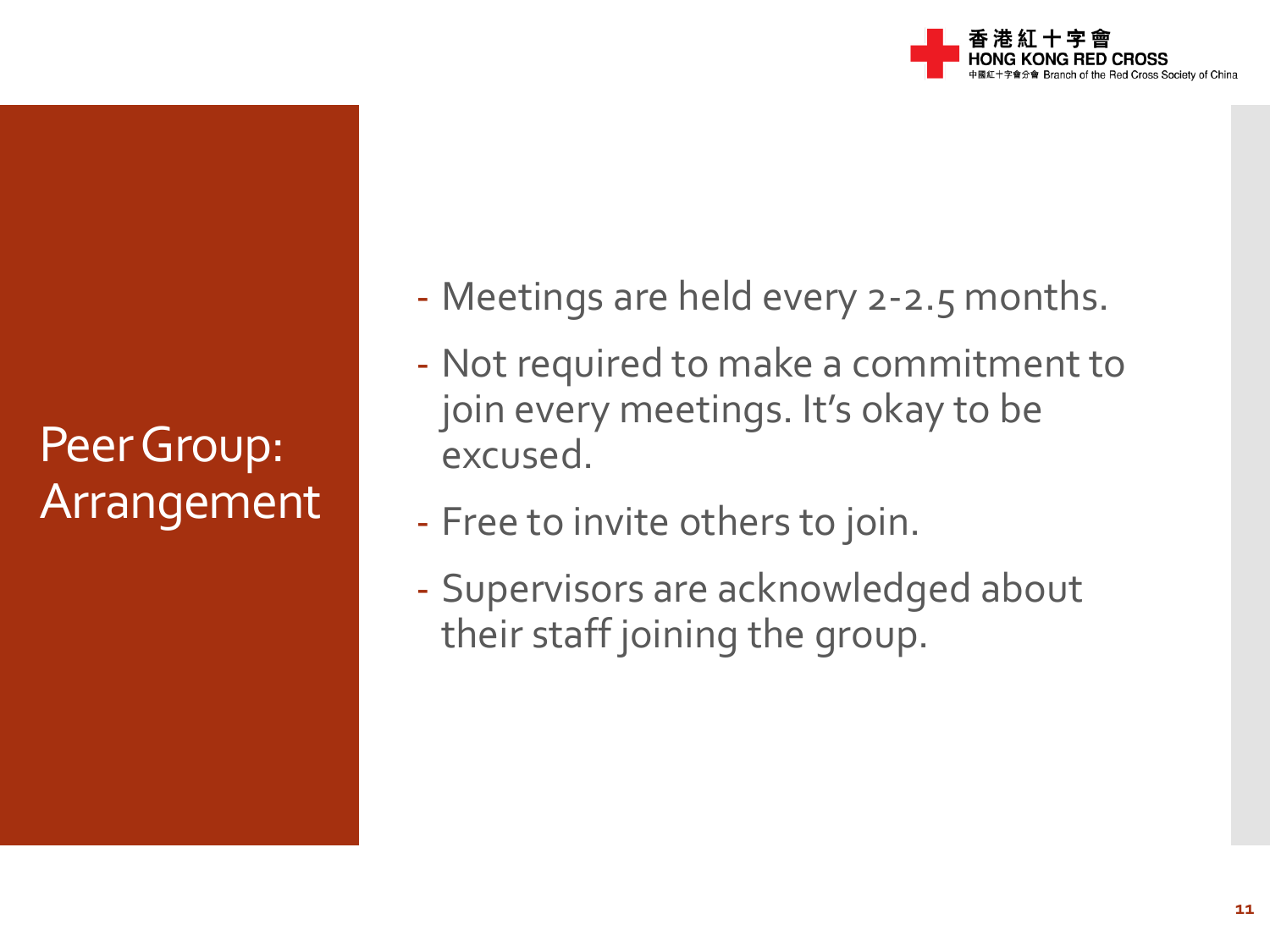

Peer Group: Changes and impacts

Changes in the group:

- 1. Aroused interest about RBM
- 2. Better knowledge of RBM
- 3. Improved understanding of practices in other departments
- 4. Be inspired

Impact:

- 1. Bottom-up culture building
- 2. Recognition from department heads (collaboration in Project Evaluation)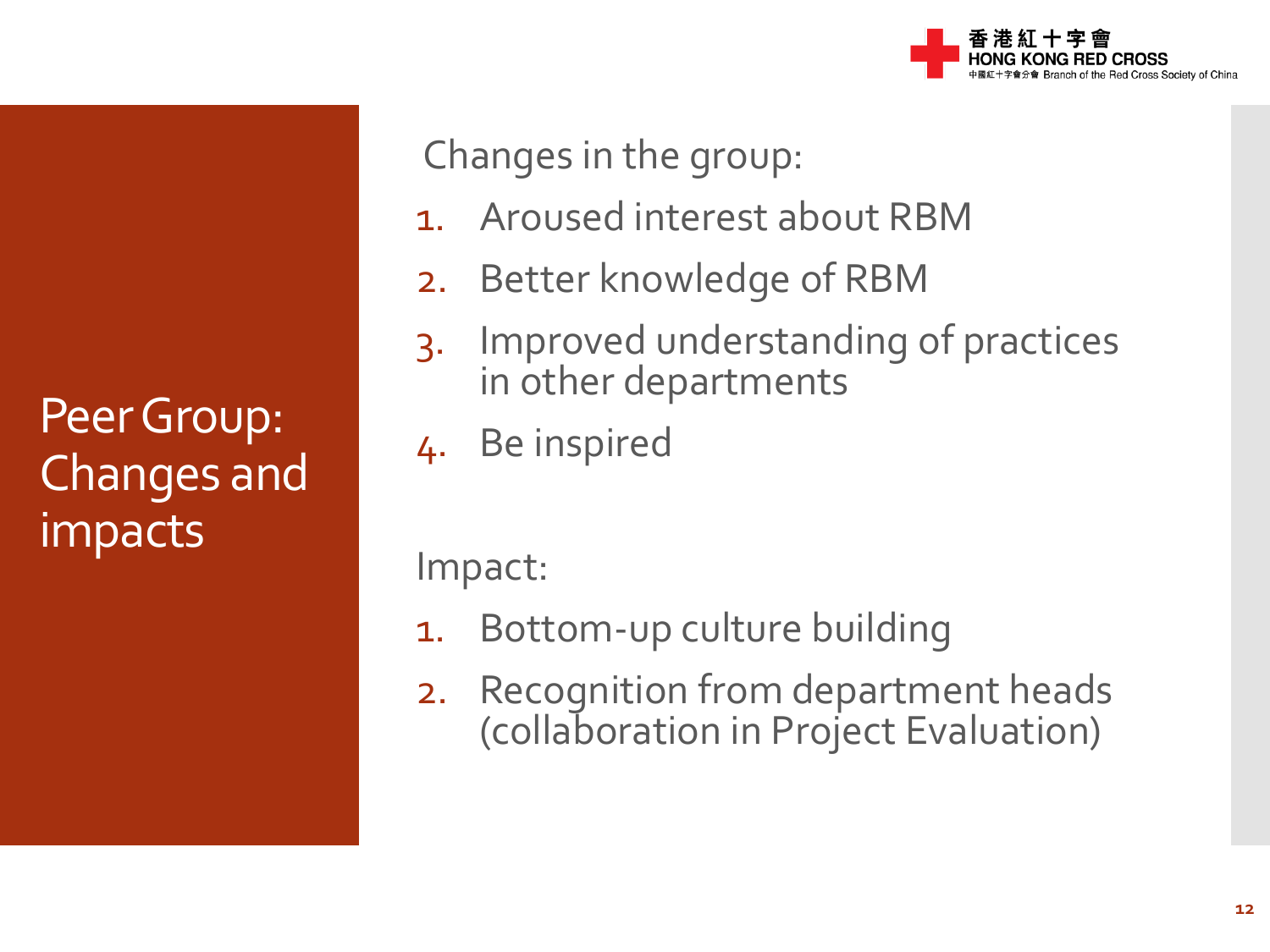

## Peer Group: Key Success Factors

#### Open mind

Allow unexpected changes in objective/rundown/ members/anything – CoP is not a duty!

**Ownership** 

Members own the group, so they do the sharing, and the discussions. They make the decision to continue the group (or not).

#### Right People

Voluntary, interested, curious, eager to make improvement, willing to share

#### Recap of Knowledge

Voluntary members do not spend their time for nothing. Ensure everyone (incl. absentees) get the key learning.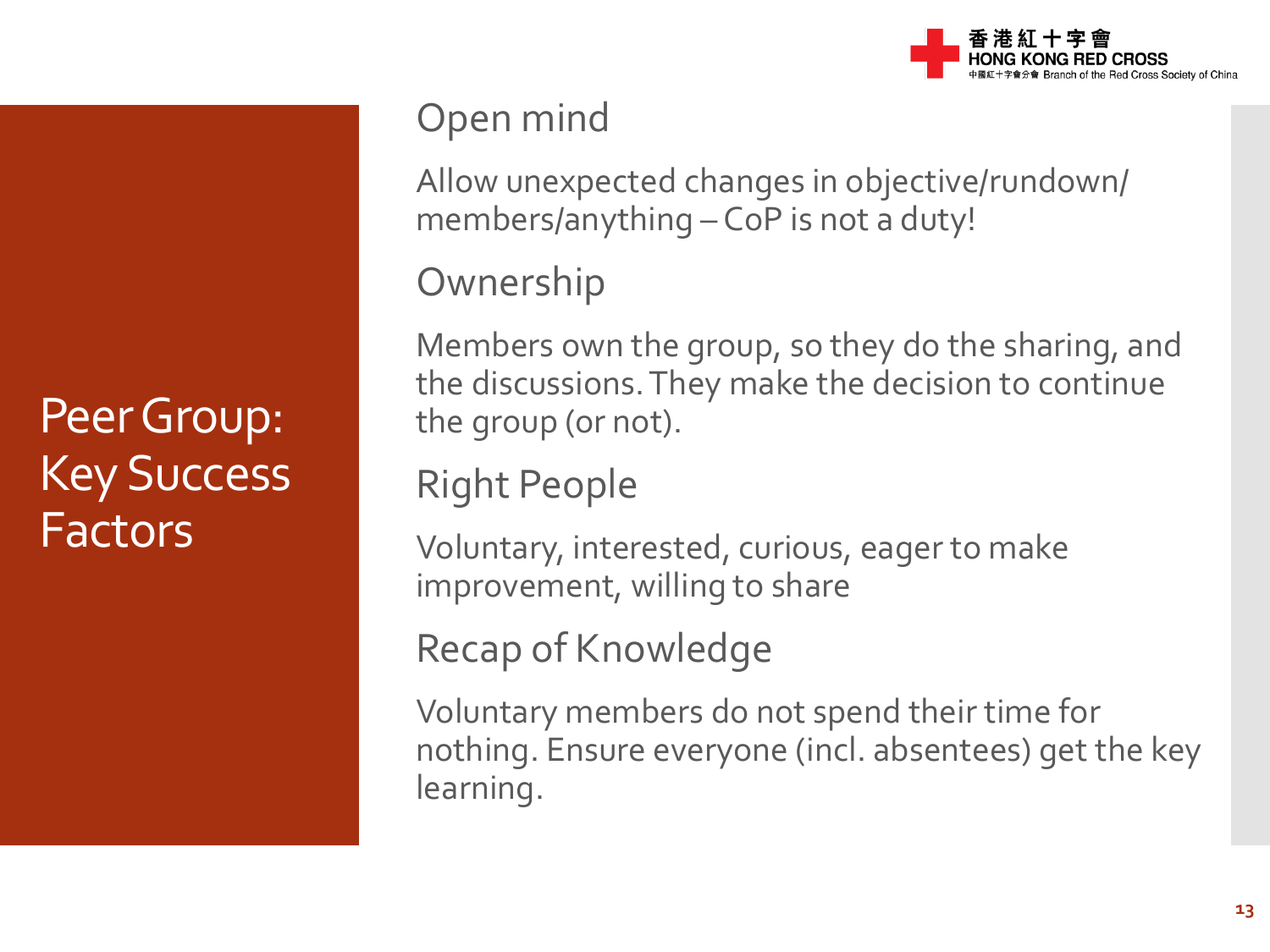**Agency** resources

- Finance: external consultants
- Structure: new working team, with a research staff
- Mandate: policy and guideline

 Steer from the Governance and support from the top management

Red Cross Society of China